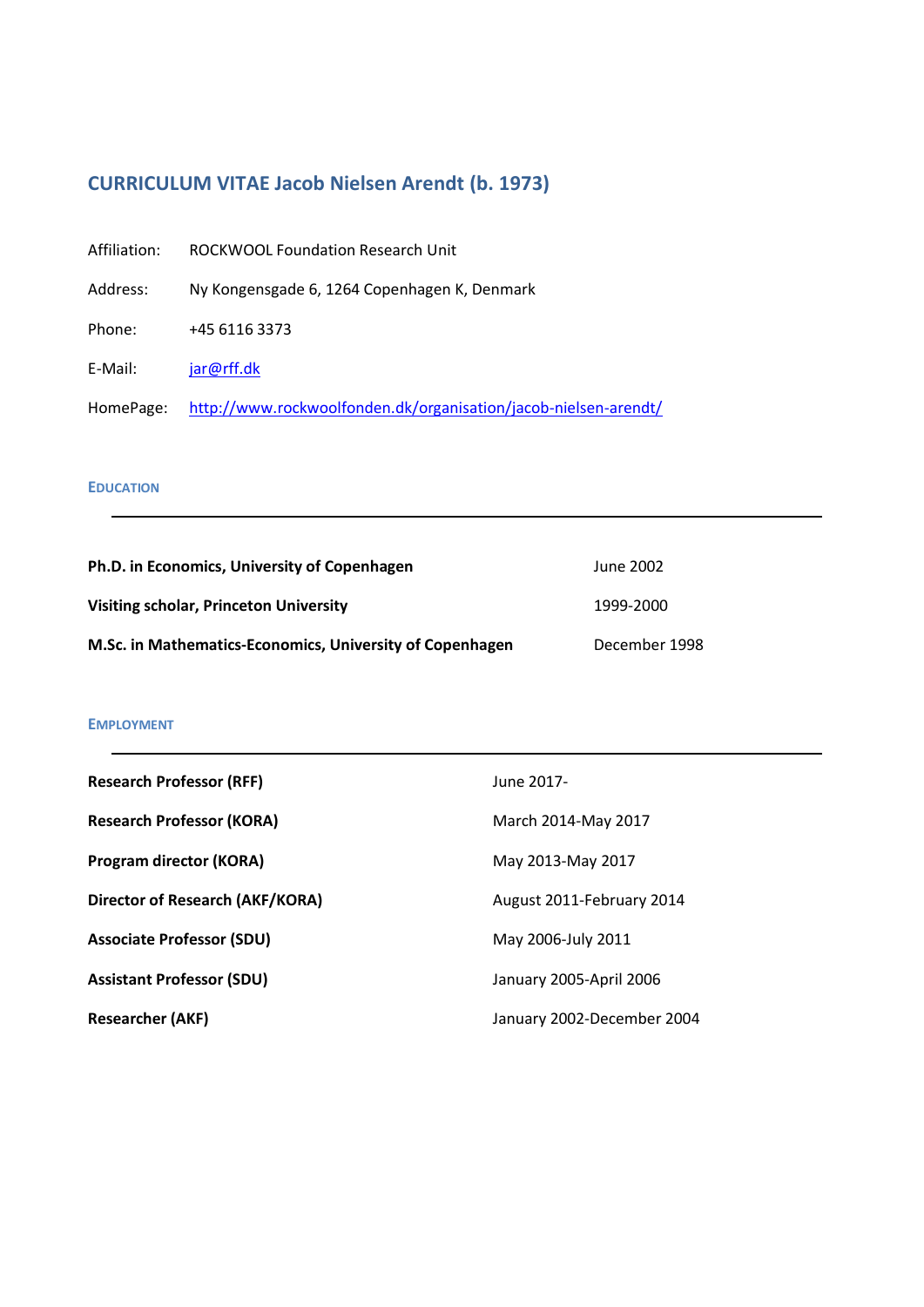#### **ARTICLES**

25. Foged, M., Hasager, L. Arendt, J. N., Bolvig. I. and G. Peri (forthcoming). Language Training and Refugees' Integration. *The Review of Economics and Statistics*.

24. Arendt, J. N., Trolle, A. H. and M. L. Christensen (2021). Maternal education and child health: Causal evidence from Denmark. *The Journal of Health Economics* 80. <https://doi.org/10.1016/j.jhealeco.2021.102552>

23. Lomholt, J. J., Arendt, J. N., Bolvig, I. and M. Thastum (2020). Children with School Absenteeism: Comparing Risk Factors Individually and in Domains. *Scandinavian Journal of Educational Research*. <https://doi.org/10.1080/00313831.2020.1869085>

22. Kleif, H. B. and J. N. Arendt (2020). Incentive effects of cash benefit for low educated young adults: Applying a regression discontinuity design. *PLoS One*.<https://doi.org/10.1371/journal.pone.0241279>

21. Arendt, J. N. (2020). Labor Market Effects of a Work-first Policy for Refugees. *Journal of Population Economics*. <https://doi.org/10.1007/s00148-020-00808-z>

20. Hernes, V., Arendt, J. N., Andersson Joona, P. and K. Tronstad (2020). Rapid or long-term employment? A Scandinavian comparative study of refugee integration policies and employment outcomes. *Journal of European Public Policy.* <https://doi.org/10.1080/13501763.2020.1824011>

19. Arendt, J. N., Andersen, H. L. & M. Saaby (2020). The Relationship between Active Labor Market Programs and Employability of the Long‐Term Unemployed. *LABOUR* 34(2): 154-175. <https://doi.org/10.1111/labr.12172>

18. Arendt, J. N. & C. Kolodziejczyk (2019). The Effects of an Employment Bonus for Long-term Social Assistance Recipients. *Journal of Labor Research* 40 (152): 1-16. [https://doi.org/10.1007/s12122-019-09290-](https://doi.org/10.1007/s12122-019-09290-3) [3](https://doi.org/10.1007/s12122-019-09290-3)

17. Arendt, J. N., Greve, J. & M. Bergqvist (2019). Is it good to be LATE? The impact of a preparatory program on upper secondary schooling. *Economics of Education Review* 68: 38-52. <https://doi.org/10.1016/j.econedurev.2018.11.001>

16. Arendt, J. N. & M. Verner (2018). Long-term effects of a Social Intervention for Vulnerable Youth, in Crato, N. & P. Paolo (Eds): Data-Driven Policy Impact Evaluation: How Microdata is Transforming Policy [Design,](https://link.springer.com/book/10.1007%2F978-3-319-78461-8) p. 221-236, New York: Springer.

15. Kiil, A. & Arendt, J. N. (2017). The effect of complementary private health insurance on the use of health care services. *International Journal of Health Care Finance and Economics* 17(1): 1-27*.* <https://doi.org/10.1007/s10754-016-9195-3>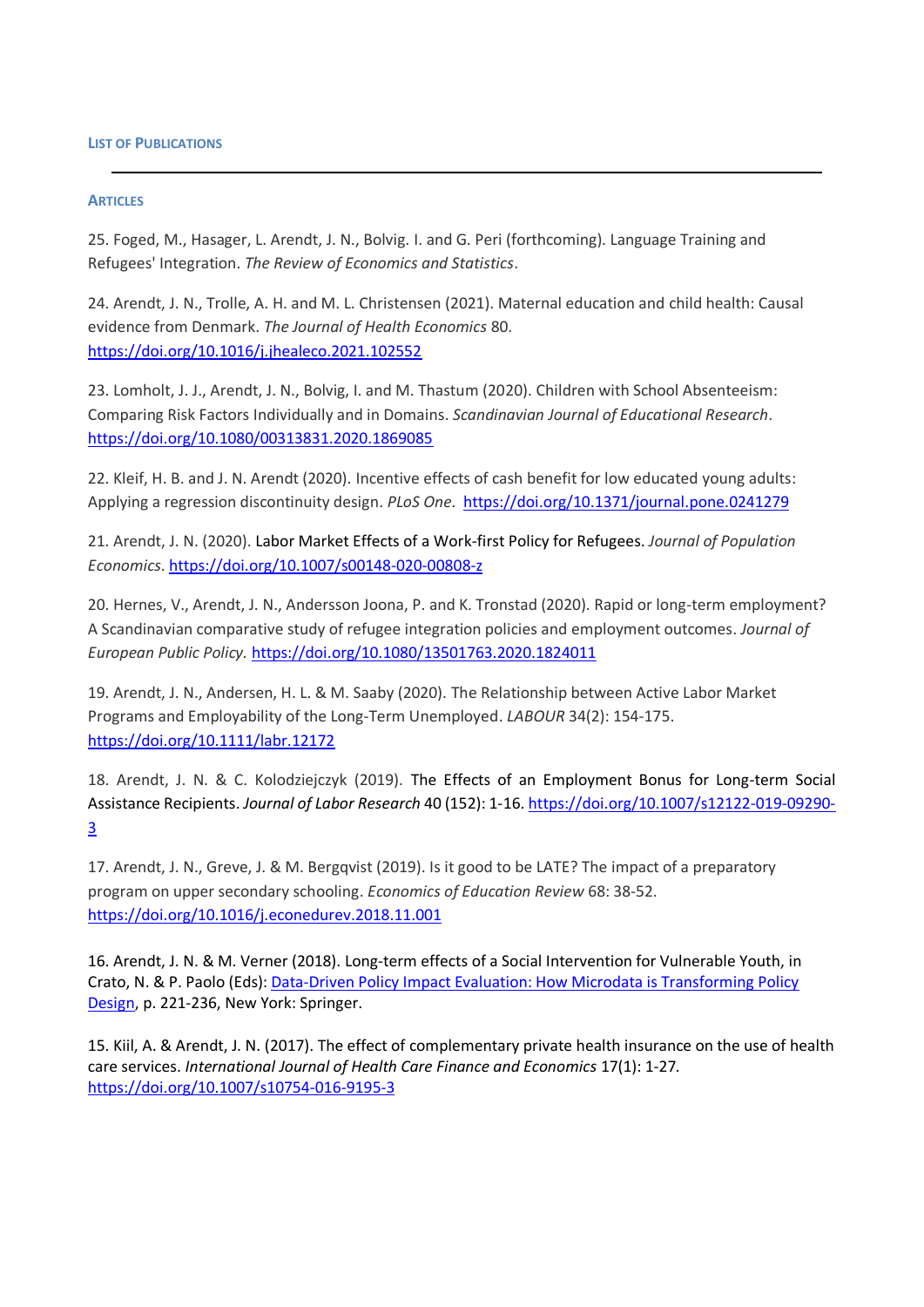14. Arendt, J. N., Nielsen, C. P. & V. Jakobsen (2016). The importance of origin and destination country skills for labour market attachment of immigrants from Pakistan, Iran and Turkey. *Nordic Journal of Migration Research* 6(2): 72-80. <https://doi.org/10.1515/njmr-2016-0015>

13. Pedersen, M. S. & Arendt, J. N. (2014). Bargaining for health: A case study of a collective agreementbased health program for manual workers. *Journal of Health Economics* 37: 123-136. <https://doi.org/10.1016/j.jhealeco.2014.06.00>

12. Arendt, J. N. & A. Holm (2013). Evaluating the performance of simple estimators for probit models with two dummy endogenous regressors. *Journal of Statistical Computation and Simulation* 83 (6): 1156-1178. <https://doi.org/10.1080/00949655.2011.652631>

11. Arendt, J. N. (2013). The Impact of Public Student Grants on Drop-out and Completion of Higher Education: Evidence from a Student Grant Reform. *Empirical Economics* 44 (3): 1545-1562. <https://doi.org/10.1007/s00181-012-0638-5>

10. Arendt, J. N. (2012). The demand for health care by the poor under universal health care coverage. *The Journal of Human Capital* 6(4): 316-335. <https://www.jstor.org/stable/10.1086/669139>

9. Hvenegaard, A., Street, A., Gyrd-Hansen, D. & Arendt, J. N. (2011). Exploring the Relationship between Costs and Quality - Does the Joint Evaluation of Costs and Quality alter the Ranking of Danish Hospital Departments? *European Journal of Health Economics* 12(6): 541-555. [https://doi.org/10.1007/s10198-010-](https://doi.org/10.1007/s10198-010-0268-9) [0268-9](https://doi.org/10.1007/s10198-010-0268-9)

8. Bech, M., Kronborg, C., Lauridsen, J. T. & Arendt, J. N. (2010). Djøferne har taget Magten i Sundhedsvæsenet eller har de? *Danish Medical Journal* 172(50):3471-3476

7. Arendt, J. N., Nexøe, J., Sørensen, J., Jensen, B. T. & Müntzberg, G.(2010). Lavindkomst og Antal Kontakter med Almen Praksis. *Danish Medical Journal* 172 (21):1591-1597.

6. Arendt, J. N., Rosholm, M. & Jensen, T. P. (2008). The Importance of Literacy for Employment and Unemployment Duration. *Danish Journal of Economics* 146: 22-46. [https://www.djoef](https://www.djoef-forlag.dk/publications/noet/files/2008/2008.pdf)[forlag.dk/publications/noet/files/2008/2008.pdf](https://www.djoef-forlag.dk/publications/noet/files/2008/2008.pdf)

5. Arendt, J. N. & Lauridsen, J. T. (2008). Do risk factors explain more of the social gradient in self-reported health when adjusting for baseline health? *European Journal of Public Health* 18 (2): 131-137. <https://doi.org/10.1093/eurpub/ckm096>

4. Arendt, J. N. (2008). In Sickness and in Health till Education do us Part: Education Effects on Hospitalization. *Economics of Education Review* 27 (2): 161-172. <https://doi.org/10.1016/j.econedurev.2006.08.006>

3. Arendt, J. N. (2005). Income and Outcomes for Elderly: Do the Poor have a Poorer Life? *Social Indicators Research* 70 (3): 327-347. <https://doi.org/10.1007/s11205-004-1545-8>

2. Arendt, J. N. (2005). Does Education cause better Health? A Panel Data Analysis Using School Reforms for Identification. *Economics of Education Review* 24 (2): 149-160. <https://doi.org/10.1016/j.econedurev.2004.04.008>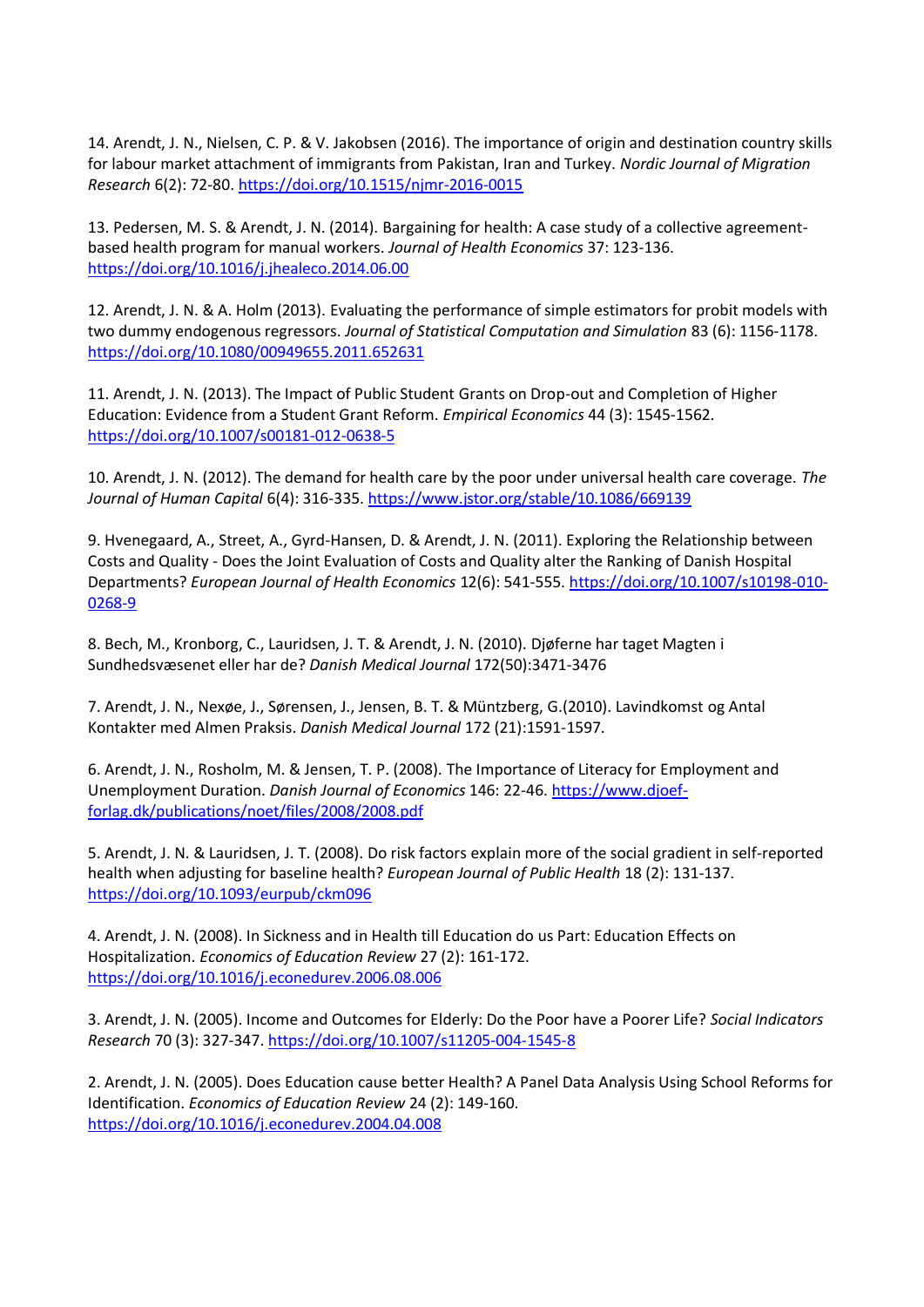1. Arendt, J. N., Hansen, E. B. & Thrane, T. K. (2002). Kan forbedringer i ældres levevilkår lette forsørgerbyrden? *Danish Journal of Economics* 140: 289-311. [https://www.djoef](https://www.djoef-forlag.dk/publications/noet/files/2002/2002.pdf)[forlag.dk/publications/noet/files/2002/2002.pdf](https://www.djoef-forlag.dk/publications/noet/files/2002/2002.pdf)

#### **PUBLISHED WORKING PAPERS AND REPORTS**

Arendt, J. N., C. Dustmann and H. Ku (2022). [Refugee Migration and the Labor Market: Lessons from 40](https://cream-migration.org/publ_uploads/CDP_09_22.pdf)  [Years of Post-arrival Policies in Denmark.](https://cream-migration.org/publ_uploads/CDP_09_22.pdf) The Rockwool Foundation Research Unit, Study paper 171.

Arendt, J. N., Trolle, A.H. and M. L. Christensen (2021). [Maternal education and child health: Causal](https://www.rockwoolfonden.dk/app/uploads/2021/09/RF-Study-paper-162-Maternal-education-and-child-health-October-2021.pdf)  [evidence from Denmark.](https://www.rockwoolfonden.dk/app/uploads/2021/09/RF-Study-paper-162-Maternal-education-and-child-health-October-2021.pdf) The Rockwool Foundation Research Unit, Study paper 162.

Arendt, J. N., C. Dustmann and H. Ku (2021). Permanent Residency [and Refugee Immigrants' Skill](https://www.rockwoolfonden.dk/app/uploads/2021/06/RFF-Study-paper-161-Permanent-residency-and-refugee-immigrants-skill-investment.pdf)  [Investment.](https://www.rockwoolfonden.dk/app/uploads/2021/06/RFF-Study-paper-161-Permanent-residency-and-refugee-immigrants-skill-investment.pdf) The Rockwool Foundation Research Unit, Study paper 160.

Bolvig, I. and Arendt, J. N. (2020). [Early labor market entry, language acquisition and labor market success](https://www.vive.dk/media/pure/15357/4639057) of refugees. Working Paper. The Danish Center for Social Science Research.

Arendt, J. N. (2020). [The effect of welfare benefit reductions on the integration of refugees.](https://www.rockwoolfonden.dk/app/uploads/2020/04/RF-Study-paper-151_Impact-of-integration-benefits.pdf) ROCKWOOL Fondens Forskningsenhed, Study Paper nr. 151.

Hernes, V., Arendt, J. N., Joona, P. A. & K. Tronstad. (2020). [Nordic integration and settlement policies for](https://pub.norden.org/nord2020-026/nord2020-026.pdf)  [refugees.](https://pub.norden.org/nord2020-026/nord2020-026.pdf) A comparative analysis of labour market integration outcomes. Short version. The Nordic Council of Ministers.

Arendt, J. N., Bolvig, I., Foged, M., Hasager, L. and Peri, G. (2020). [Integrating Refugees: Language training](https://www.nber.org/papers/w26834.pdf)  [or work-first initiatives?](https://www.nber.org/papers/w26834.pdf) NBER Working Paper No. 26834.

Arendt, J. N. & M. L. Schultz-Nielsen (2019). [Policies promoting higher employment for non-Western](https://nordregio.org/wp-content/uploads/2019/05/FINAL-PB-Nielsen-Arendt-and-Schultz-Nielsen.pdf)  [immigrant women,](https://nordregio.org/wp-content/uploads/2019/05/FINAL-PB-Nielsen-Arendt-and-Schultz-Nielsen.pdf) Policy brief from Ch. 7 in L. Calmfors & N. S. Gassen (Eds.): Integrating Immigrants into the Nordic Labour Markets. The Nordic council of Ministers.

Arendt, J. N. & M. L. Schultz-Nielsen (2019). [Employment Effects of Welfare Policies for Non-Western](http://norden.diva-portal.org/smash/get/diva2:1317928/FULLTEXT01.pdf)  [Immigrant Women,](http://norden.diva-portal.org/smash/get/diva2:1317928/FULLTEXT01.pdf) in L. Calmfors & N. S. Gassen (Eds.): Integrating Immigrants into the Nordic Labour Markets. The Nordic council of Ministers.

Hernes, V., Arendt, J. N., Joona, P. A. & K. Tronstad. (2019). [Nordic integration and settlement policies for](http://norden.diva-portal.org/smash/get/diva2:1306724/FULLTEXT01.pdf)  [refugees.](http://norden.diva-portal.org/smash/get/diva2:1306724/FULLTEXT01.pdf) A comparative analysis of labour market integration outcomes. TemaNord 2019:529. The Nordic Council of Ministers.

Kolodziejczyk, C., Andersen, H. L. & J. N. Arendt (2019). [Beskrivelse af progression for ledige og sygemeldte i](https://www.vive.dk/media/pure/14229/3362180)  [Københavns Kommune.](https://www.vive.dk/media/pure/14229/3362180) VIVE Rapport.

Arendt, J. N. (2019). [Employment effects of a job-first policy for refugees.](https://www.rockwoolfonden.dk/app/uploads/2019/04/Study-Paper-139_Employment-effects-of-a-job-first-policy-for-refugees.pdf) ROCKWOOL Fondens Forskningsenhed, Study Paper nr. 139.

Arendt, J. N., Kolodziejczyk, C., Gunst, A. & D. Johansen (2018). [Forsøg med Integrationspålæg.](https://www.vive.dk/media/pure/11021/2302465)  [Slutevaluering.](https://www.vive.dk/media/pure/11021/2302465) VIVE Rapport.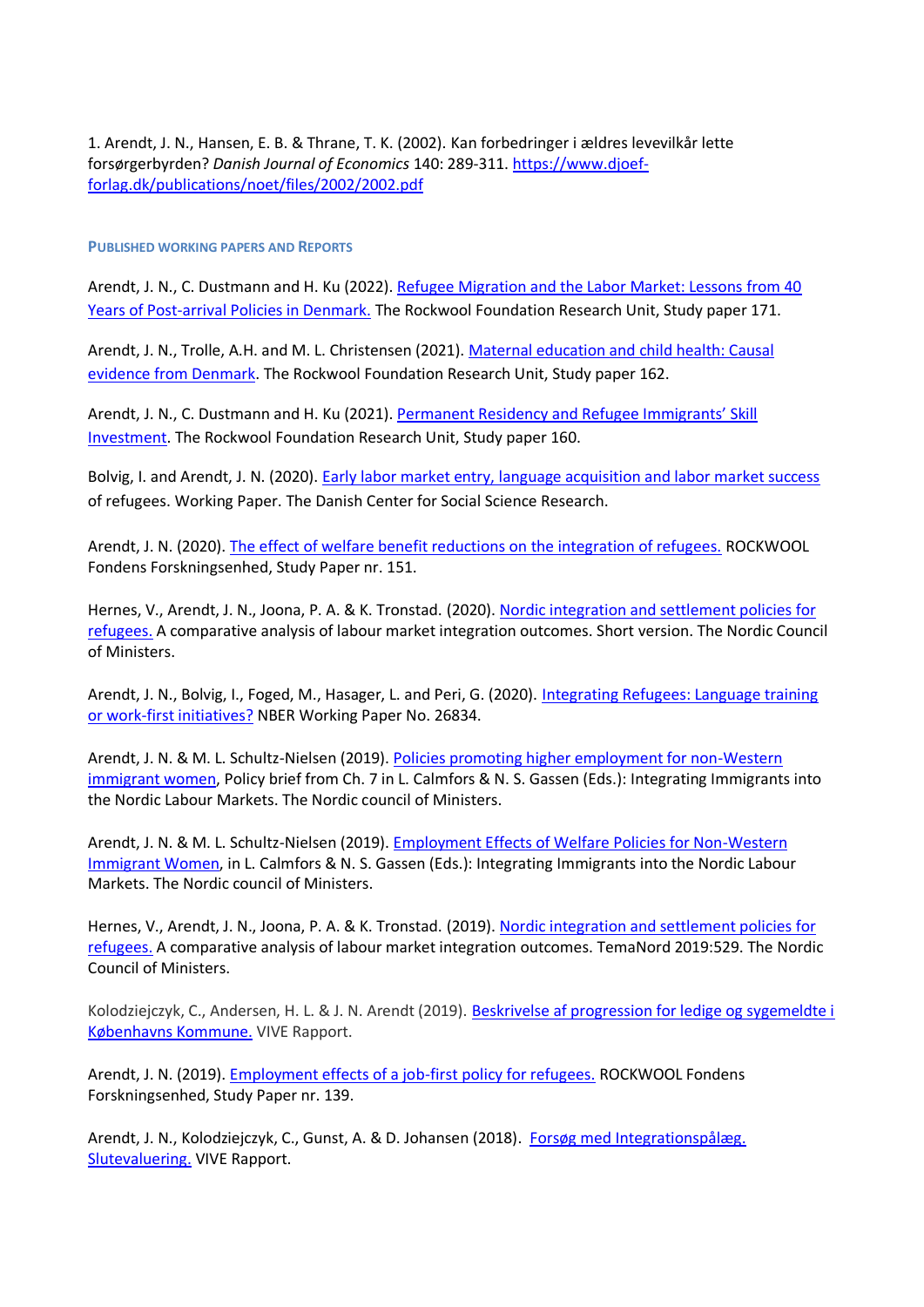Arendt, J. N. (2018). [Integration and permanent residence policies](https://www.rockwoolfonden.dk/app/uploads/2018/10/Study-paper-130_Integration-and-permanent-residence-policies.pdf) – a comparative pilot study. ROCKWOOL Foundation Research Unit, Study Paper no. 130.

Bolvig, I. & Arendt, J. N. (2018). [Nationale rammer for integrationsindsatsen, 1999-2017.](https://www.vive.dk/media/pure/10808/2302567) VIVE Rapport.

Arendt, J. N. (2018). [Sammenhængen mellem beskæftigelse og uddannelse for ikke-vestlige flygtninge og](https://www.rockwoolfonden.dk/app/uploads/2018/06/Arbejdspapir-54-Sammenh%C3%A6ngen-mellem-besk%C3%A6ftigelse-og-uddannelse.pdf)  [familiesammenførte.](https://www.rockwoolfonden.dk/app/uploads/2018/06/Arbejdspapir-54-Sammenh%C3%A6ngen-mellem-besk%C3%A6ftigelse-og-uddannelse.pdf) ROCKWOOL Fondens Forskningsenhed, Arbejdspapir nr. 54.

Andersen, H. L. & J. N. Arendt (2018). [Risikofaktorer for langvarig offentlig forsørgelse.](https://www.vive.dk/media/pure/11183/2306088) VIVE Rapport

Jacobsen, R. H., Arendt, J. N., Verner, M., Kollin, M. S., Halling, C. & K. Kolstrup (2018). Socialøkonomisk [Investeringsmodel \(SØM\). Dokumentation.](https://www.vive.dk/media/pure/11230/2309698) VIVE Rapport

Arendt, J. N. & R. H. Jacobsen (2017). [Litteratur-review om progression for ikke-arbejdsmarkedsparate](https://www.vive.dk/media/pure/8701/2037616)  [ledige.](https://www.vive.dk/media/pure/8701/2037616) KORA Rapport

Arendt, J. N., Wolf, R. T. og M. Verner (2017). [Litteratur-review af effektanalyser om voksen-](https://www.vive.dk/media/pure/8737/2038088) og [efteruddannelsesindsatsen.](https://www.vive.dk/media/pure/8737/2038088) KORA Rapport

Arendt, J. N., Andersen, H. L. & M. Saaby (2017). Measuring employability trajectories among social welfare recipients. [https://www.vive.dk/media/pure/8752/2038265K](https://www.vive.dk/media/pure/8752/2038265)ORA Rapport.

Arendt, J. N. & Verner, M. (2017)[. Effekter af Multi-Systemisk Terapi for udsatte unge.](https://www.vive.dk/media/pure/8401/2033646) KORA Rapport.

Middelboe, N., S. Ø. Hansen, R. L. Storgaard, S. Brinck, K. Iversen, H. S. Pedersen og J. N. Arendt (2016): [Midtvejsevaluering af familierettede og forebyggende indsatser i "Tidlig Indsats –](https://www.vive.dk/media/pure/7031/2300528) Livslang Effekt". København: KORA.

Arendt, J. N. & I. Bolvig, (2016). [Kvantitativ slutevaluering af frikommuneforsøget på](https://www.vive.dk/media/pure/8814/2039145)  [beskæftigelsesområdet.](https://www.vive.dk/media/pure/8814/2039145) KORA Rapport.

Arendt, J. N., Bolvig, I., Pedersen, J. S. & C. Kolodziejczyk (2016). [Kommunernes Integrationsindsats på](https://www.vive.dk/media/pure/8883/2040299)  [beskæftigelsesområdet.](https://www.vive.dk/media/pure/8883/2040299) KORA Rapport.

Kiil, A., Arendt, J. N. & M. Rosholm (2016). [Measuring child wellbeing. An overview of potential](https://pure.vive.dk/ws/files/2040048/10726_measuring_child_well-being.pdf)  [measurement instruments.](https://pure.vive.dk/ws/files/2040048/10726_measuring_child_well-being.pdf) KORA Rapport

Arendt, J. N. & J. Greve (2016). [Effekter af 10. klasse i kommunale tilbud for påbegyndelse og færdiggørelse](https://www.vive.dk/media/pure/8889/2040379)  [af ungdomsuddannelse.](https://www.vive.dk/media/pure/8889/2040379) KORA Rapport.

Andersen, H. L. & J. N. Arendt (2016). [Økonomiske incitamenter i beskæftigelsespolitikken](https://www.vive.dk/media/pure/8900/2040502) – En [Litteraturoversigt.](https://www.vive.dk/media/pure/8900/2040502) KORA Rapport.

Arendt, J. N. (2015). [Anbefalinger til samfundsøkonomiske evalueringer på socialområdet](https://www.vive.dk/media/pure/8957/2041520) – [baggrundsrapport.](https://www.vive.dk/media/pure/8957/2041520) KORA rapport. Grundlag for [Socialstyrelsens anbefalinger.](https://pure.vive.dk/ws/files/2480319/anbefalinger_til_samfundsoekonomiske_evalueringer_paa_socialomraadet_socialstyrelsen_2015_2_.pdf)

Arendt, J. N. (2015). [Samfundsøkonomiske analyser af indsatser for de mest udsatte.](https://www.udsatte.dk/dyn/resources/Publication/file/9/69/1446413466/endelig-rapport-10836_indsatser-for-de-mest-udsatte.pdf) KORA Rapport.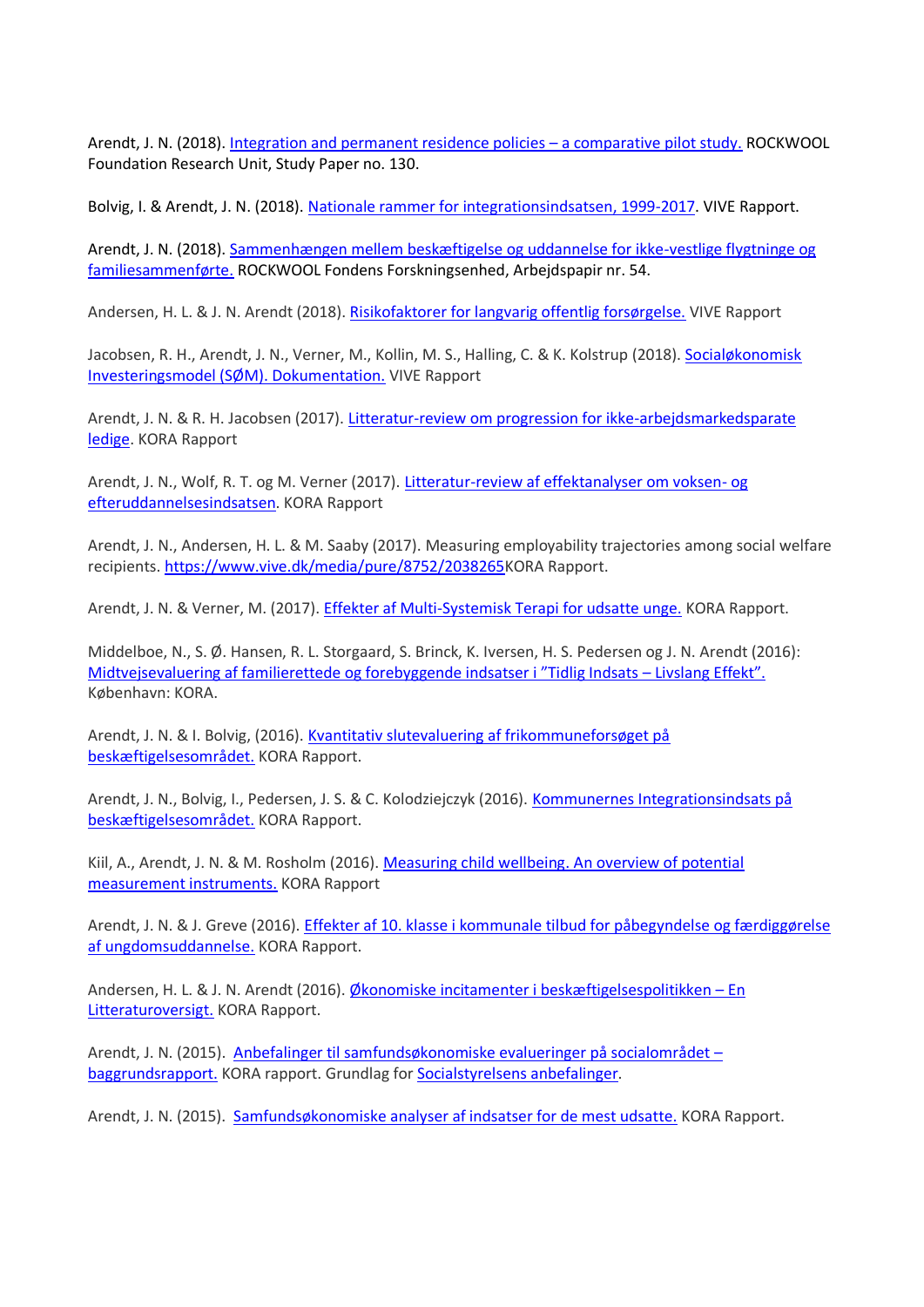Arendt, J.N. & I. Bolvig (2015). [Potentialeberegning af beskæftigelse for udsatte ledige -](https://pure.vive.dk/ws/files/2042282/10734_potentiale_udsatte_ledige_tekniskrapport.pdf) Teknisk rapport. KORA Rapport.

Arendt, J. N., Kiil, A., Kloppenborg, H. & S. Jakobsen (2014). [Benchmarking af kommunernes](https://www.vive.dk/media/pure/9060/2043129)  [integrationsindsats på beskæftigelsesområdet.](https://www.vive.dk/media/pure/9060/2043129) KORA rapport

Arendt, J. N., Kiil, A., Kloppenborg, H. & S. Jakobsen (2014). [Benchmarking af kommunernes](https://www.vive.dk/media/pure/9058/2043107)  [integrationsindsats på uddannelsesområdet.](https://www.vive.dk/media/pure/9058/2043107) KORA rapport

Arendt, J. N., D. Pozzoli (2014). [Effekter af ordinær uddannelse for ledige. En litteraturoversigt over danske](https://star.dk/media/1290/effekter-af-ordinaer-uddannelse.pdf)  [og internationale studier.](https://star.dk/media/1290/effekter-af-ordinaer-uddannelse.pdf) KORA rapport.

Arendt, J. N., D. Pozzoli (2014). Effekter af beskæftigelses- og uddannelsesrettede indsatser for ikke-vestlige [indvandrere. En litteraturoversigt over danske og internationale studier.](https://www.vive.dk/media/pure/9068/2043272) KORA rapport.

Arendt, J. N. (2014). [Effekter af vejledning og særligt tilrettelagt opkvalificering til ledige. En](https://star.dk/media/1289/effekter-af-kurser-med-vejledning-og-saerligt-tilrettelagt-opkvalificering-for-ledige.pdf)  [litteraturoversigt over danske og internationale studier.](https://star.dk/media/1289/effekter-af-kurser-med-vejledning-og-saerligt-tilrettelagt-opkvalificering-for-ledige.pdf) KORA rapport.

Sørensen, K. L., Arendt, J. N. & H. L. Andersen (2014). [Effekter af uddannelsesaktivering](https://www.vive.dk/media/pure/9071/2043316) for forsikrede [ledige.](https://www.vive.dk/media/pure/9071/2043316) KORA rapport.

Larsen, M., Graversen, B. K. & Arendt, J. N. (2013). [Kommunernes rammevilkår for beskæftigelsesindsatsen.](https://www.vive.dk/media/pure/8146/275417) SFI 13:20.

Arendt, J. N., A. Kiil & G. P. Rotger (2013). [Effekter af løntilskud på kommunale arbejdspladser.](https://www.vive.dk/media/pure/9137/2049690) KORA Rapport.

Arendt, J. N. & A. Kiil (2013). [Socioøkonomisk budgettildelingsmodel for specialundervisning i folkeskolen i](https://www.vive.dk/media/pure/9144/2049808)  [Kerteminde Kommune.](https://www.vive.dk/media/pure/9144/2049808) KORA Rapport.

Arendt, J. N., C. P. Nielsen & V. Jakobsen (2012). [Sammenhængen mellem medbragte og danske](https://www.vive.dk/media/pure/9870/2078216)  [kvalifikationer og deres effekt på beskæftigelsesstatus.](https://www.vive.dk/media/pure/9870/2078216) AKF Working paper, Kbh., AKF.

[Arendt, J. N.](http://www.akf.dk/medarbejdere/jacob_nielsen_arendt_/) (2012). Frikommuneforsøget - [Sådan opnås en brugbar effektmåling.](http://www.akf.dk/udgivelser/container/2012/1011/) AKF Notat, Kbh., AKF.

Kiil, A. og [J. N. Arendt](http://www.akf.dk/medarbejdere/jacob_nielsen_arendt_/) (2011). [An empirical comparison of methods to identify the effect of voluntary](http://www.akf.dk/udgivelser/container/2011/udgivelse_1157/)  [private health insurance on the use of health care services.](http://www.akf.dk/udgivelser/container/2011/udgivelse_1157/) I: Linde, Peter (red.): *Symposium i Anvendt Statistik* 2011. Kbh., Københavns Universitet og Danmarks Statistik.

[Arendt, J. N.](http://www.akf.dk/medarbejdere/jacob_nielsen_arendt_/) (2009). [Forebygger uddannelse sygdomme? Om sociale forskelle i sundhed.](http://www.akf.dk/udgivelser/container/2009/udgivelse_2796/) I: Pedersen, K. M. og J. T. Lauridsen (red.): *Sundhedsøkonomi. Fra teori til praksis.* Kbh., Jurist- og Økonomforbundets Forlag, 31-43.

[Arendt, J. N.](http://www.akf.dk/medarbejdere/jacob_nielsen_arendt_/) (2007). Fattigdom - [en oversigt over begreber og danske analyser.](http://www.akf.dk/udgivelser/container/2007/udgivelse_2597/) Odense, CAST, Syddansk Universitet.

[Arendt, J. N.](http://www.akf.dk/medarbejdere/jacob_nielsen_arendt_/) (2007). [Fattigdom i Odense Kommune Sammenfatning.](http://www.akf.dk/udgivelser/container/2007/udgivelse_2596/) Odense, CAST, Syddansk Universitet.

[Arendt, J. N.;](http://www.akf.dk/medarbejdere/jacob_nielsen_arendt_/) [Heinesen,](http://www.akf.dk/medarbejdere/eskil_heinesen/) E. Husted, L., Colding, B. og S. H. Andersen (2004). [Kontanthjælpsforløbs varighed](https://www.vive.dk/media/pure/9569/2057401)  [og afslutning: Forskelle mellem kommuner.](https://www.vive.dk/media/pure/9569/2057401) akf forlaget.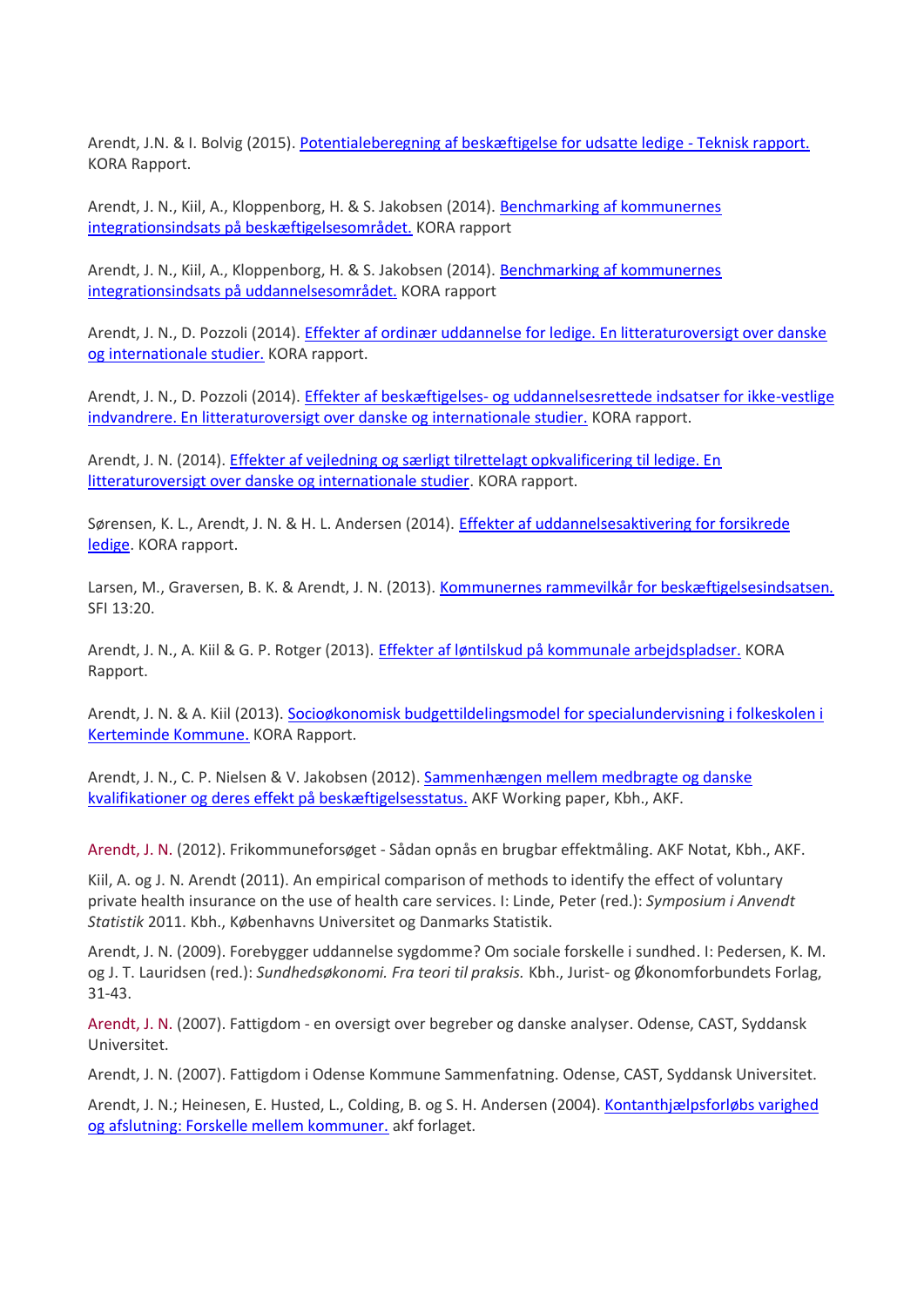[Arendt, J. N.](http://www.akf.dk/medarbejdere/jacob_nielsen_arendt_/) (2004). [Kommunestørrelse og indsatsen over for kontanthjælpsmodtagere.](http://www.akf.dk/udgivelser/container/2006/udgivelse_1682/) I: Groes, Nils og [Leif Olsen](http://www.akf.dk/medarbejdere/leif_olsen/) (red.): *Brudstykker eller sammenhæng? - En antologi om forudsætningerne for en offentlig strukturreform*. FOKUS.

[Arendt, J. N.](http://www.akf.dk/medarbejdere/jacob_nielsen_arendt_/) (2003). [Betydningen af indkomst for folkepensionisters levevilkår og velbefindende.](https://www.vive.dk/media/pure/9610/2058074) akf forlaget.

Arendt, J. N. (2003). Fagligt niveau i efterskolen - [belyst ved karakterer korrigeret for forældrebaggrund.](https://www.vive.dk/media/pure/9638/2058520) akf forlaget.

[Arendt, J. N.,](http://www.akf.dk/medarbejdere/jacob_nielsen_arendt_/) [Hansen,](http://www.akf.dk/medarbejdere/eigil_boll_hansen/) E. B., Olsen, H., Rasmussen, M., Bentzen, J. og B. Rimdal (2003). [Levevilkår blandt](https://pure.vive.dk/ws/files/321729/0315folkepensionister.pdf)  [folkepensionister uden supplerende indkomst.](https://pure.vive.dk/ws/files/321729/0315folkepensionister.pdf) SFI.

# **PH.D. THESIS**

[Arendt, J](http://www.akf.dk/medarbejdere/jacob_nielsen_arendt_/). N. (2002): [Essays in Applied Micro-Econometrics.](http://www.akf.dk/udgivelser/container/2002/udgivelse_2525/) Socio-Economic Differences in Health. Rødt Memo, nr. 82, Kbh., Økonomisk Institut, Københavns Universitet.

#### **SUBMITTED WORKING PAPERS**

Arendt, J. N., C. Dustmann and H. Ku (2021). Permanent residency and refugee migrants' skill investment

Arendt, J. N. and I. Bolvig (2021). Early Job-training and language outcomes for refugees

Arendt, J. N. (2021). Welfare benefit generosity and social integration of refugees.

Arendt, J. N., Bolvig, I., Foged, M., Hasager, L. and Peri, G. (2021). Integrating Refugees: Language training or work-first initiatives?

#### **WORK-IN-PROGRESS**

The Geography of Inequality in Extended Income (w. M. L. Christensen)

The causal effect of destination country education for immigrants

Enforced job-training for long-term unemployed immigrants from non-Western countries (w. I. Bolvig)

Integration of refugee migrants: Lessons from 40 years of Post-arrival Policies (w. C. Dustmann and H. Ku)

#### **UNPUBLISHED WORKING PAPERS**

Arendt, J. N., Kiil, A. and G. P. Rotger (2018). Effects of subsidised employment on public labour demand

Hostenkampf, G., Kronborg, C. & J. N. Arendt (2012). Parallel Imports of Hospital Pharmaceuticals: An empirical analysis of price effects from parallel imports and the design of procurement procedures in the Danish hospital sector.

Arendt, J. N. (2001). Endogeneity in Limited Dependent Variable Models: Monte Carlo Results for three extensions to panel data models. Presented at the 11th International Panel Data Conference, Berlin.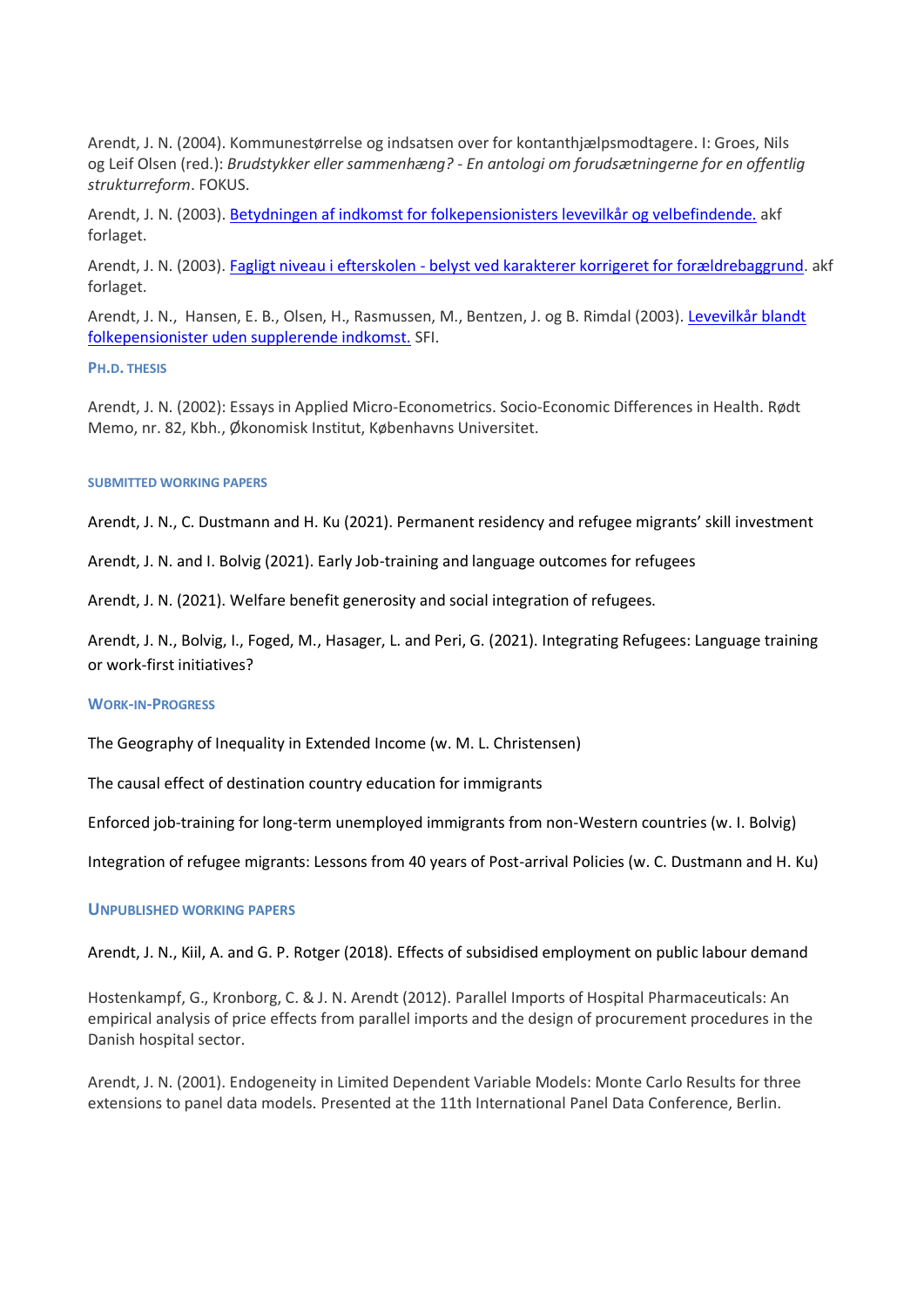Econometrics, methodology, economic evaluation and health economics at the economics department of University of Southern Denmark (2005-2011).

Economic evaluation for students in public health at University of Southern Denmark (2005-2011) and University of Copenhagen (2011-2012)

Social science methodology for scient.san students, University of Southern Denmark (2009-2010).

| <b>Econometrics</b>               | Linear regression, instrumental variables, panel data models,<br>discrete dependent variable models, estimation of treatment<br>effects, time series econometrics |
|-----------------------------------|-------------------------------------------------------------------------------------------------------------------------------------------------------------------|
| <b>Health Economics</b>           | Demand and supply of health and health care, production of health<br>and health care, asymmetric information and insurance                                        |
| <b>Economic Evaluation</b>        | Welfare economic background for cost-benefit analysis, cost-<br>effectiveness and cost-utility analysis, estimation of the value of<br>non-market goods           |
| <b>Social Science Methodology</b> | Designing research projects, survey methods, causality                                                                                                            |

#### **PHD SUPERVISION**

## **Supervisor for PhD-students:**

| Co-supervisor for Helle Bendix Kleif, AAU. Graduated 2019    |
|--------------------------------------------------------------|
| Co-supervisor for Stella Mia Sieling, AAU. Graduated 2018    |
| Co-supervisor for Morten Saaby Pedersen, SDU. Graduated 2013 |
| Co-supervisor for Gisela Hostenkampf, SDU. Graduated 2012    |
| Co-supervisor for Sigrid Denver, KU. Graduated 2012          |
| Co-supervisor for Astrid Kiil, SDU. Graduated 2011           |
| Co-supervisor for Anne Hvenegaard, SDU. Graduated 2010       |

## **FUNDING**

2022: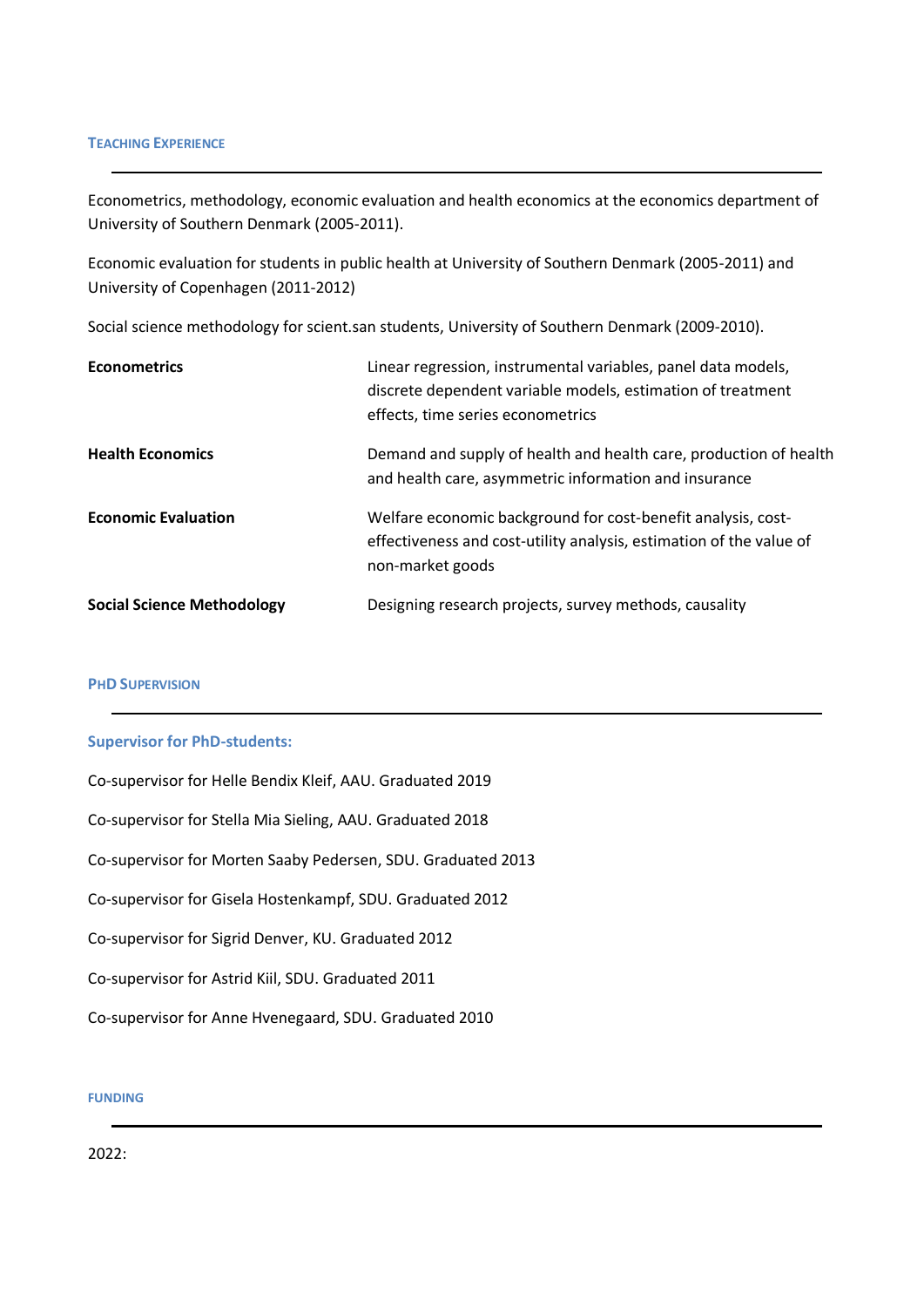Segregation in public and private schools (w. Anders Holm), ROCKWOOL Fonden, 6.6 mio.

2020:

Inequality in Extended Income (w. Ladenburg, Christensen), ROCKWOOL Fonden, 2.2 mio.

Integrating long-term immigrants in the labor market (w. Bolvig), ROCKWOOL Fonden, 2.6 mio.

# 2018:

Health inequality and intergenerational transmissions of health: A comparative perspective (w. Hjort-Trolle, Holm, Almquist, Molitoris), ROCKWOOL Fonden, 6.8 mio DKK.

Integration of immigrants – lessons from Denmark (w. Dustmann & Ku), ROCKWOOL Fonden, 4.8 mio DKK.

# 2017:

Pilotprojekt til vurdering af potentiale i komparative analyser af integrations- og udlændingepolitik, ROCKWOOL Fonden, 0.7 mio DKK.

Effekter af integrationsydelse og jobparathedsvurdering, ROCKWOOL Fonden, 2.76 mio DKK.

Nordisk komparative analyse av integrering av flyktninger etter endt introduksjonsprogram. (m. Kristian Tronstad, Vilde Hernes, NIBR, Norway, Pernilla Joona Andersson, SOFI, Sweden), 1.9 mio DKK (0.48 to KORA).

# 2016:

EARN (Economic Assimilation Research Network). (m. Bolvig, KORA, Mette Foged, KU & LG Insight), 7,8 mio (heraf 2,1 til KORA)

The Danish Agency for Labour Market and Recruitment. Progressionsmåling pba Udviklingsmål. (m. C. Kolodziejczyk,H. L. Andersen & M. Saaby Pedersen), 0.63 mio.

Socialstyrelsen. Developing a model for Cost-benefit Analysis for social interventions (SØM-modellen), (m. Jakobsen, Verner, Pedersen, Dalgaard, Panduro, Lemvigh & Incentive) 3.95 mio. (heraf 2,7 til KORA).

2015:

The Danish Agency for Labour Market and Recruitment. Evaluering og processtøtte af forsøg med Integrationspålæg (m. C. Kolodziejczyk,samt Marselisborg), 1.5 mio (heraf 705.000 til KORA)

The Ministry of Social and Interior Affairs. Analyse af refusionsanciennitet og nye forløb. 495.000, (m. H. L. Andersen).

The Danish Agency for Labour Market and Recruitment. Litteraturreview af effekter af indsatser for langtidsledige, 342.140 kr. (m. R. H. Jakobsen & H. K. Bendix).

The Danish Agency for Labour Market and Recruitment. Progressionsmåling som arbejdsredskab 495.000, (m. H. L. Andersen).

The National Board for Social Services: Evaluering af forebyggelsespakken, 8,5 mio. (m. Oxford Research).

2014:

The Danish Agency for Labour Market and Recruitment. Review af progressionsindikatorer. 300.000 kr. (m. R. H. Jakobsen, H. L. Andersen & L. Eskelinen)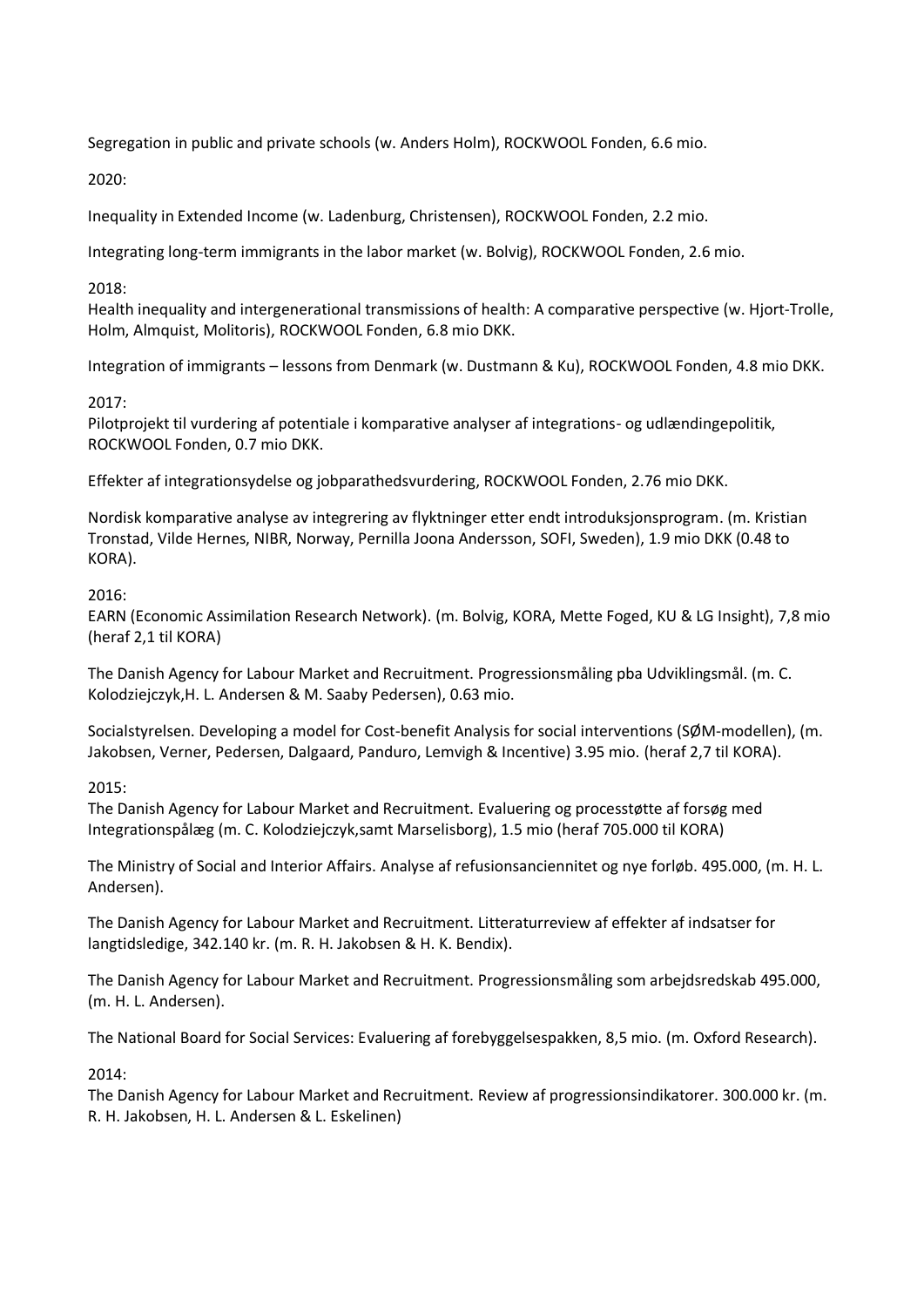The Danish Agency for Labour Market and Recruitment. Effekt af jobpræmieordningen. 900.000 kr. (m. C. Kolodziejczyk & H. L. Andersen)

The National Social Appeals Board: Benchmarking af sprogcentre. 900.000 (m. C Kolodziejczyk, A. Kiil, S. Feilberg & J. Wittrup)

The National Board for Social Services: Effekt og Økonomi af MST behandling. 400.000 kr.

Rådet for Socialt Udsatte. Økonomisk evalueringer for udsatte. 395.000 kr.

The National Board for Social Services. Retningslinjer for økonomisk evaluering på socialområdet. 350.000 kr.

The Danish Agency for Labour Market and Recruitment. Effekten af jobrotationsordningen. 695.000. (m. K. L. Sørensen).

2013:

The Danish Business Authority: Gevinstpotentiale af at få udsatte ledige i beskæftigelse. 494.000 kr. (m. Bolvig).

The Ministry of Interior and Economics: Effektmåling af beskæftigelsesindsatsen i frikommuneforsøgene. 1.300.000 kr. (m. Bolvig).

The National Board for Social Services: Modeller til økonomivurdering, 450.000 kr. (m. Bolvig, Kloppenborg & Panduro).

The National Social Appeals Board: Benchmarking af kommunernes beskæftigelses- og uddannelsesindsats, 900.000 kr. (m. Kiil, Kloppenborg & Jakobsen).

The Ministry of Integration and Social Affairs: The effects of interventions aimed at children and adolescents in foster care: (Hovedansøger. Aarhus Universitet er underleverandør), 8,5 mio

Ekspertgruppen for den Aktive Beskæftigelsesindsats. Projekt: Effekter af uddannelsesaktivering. 900.000 kr.

The Danish Agency for Labour Market and Recruitment: Review af effekter af ordinær uddannelsesaktivering. (med D. Pozzoli), 400.000 kr.

The Danish Agency for Labour Market and Recruitment: Review af effekter af indsatser for ikke-vestlige indvandrere (med D. Pozzoli), 400.000 kr.

2012:

TRYG fonden: (KORA er underleverandør til Aarhus Universitet), 60 mio (heraf 8,5 mio. til KORA).

The Danish Agency for Labour Market and Recruitment: The Effect of a Wage Subsidy in the Public sector on Employment at the Work place. (med A. Kiil, G. P. Rotger), 1.100.000 kr.

Kerteminde Municipality: Statistisk model for visitation til specialundervisning i folkeskolen i Kerteminde Kommune (m. A. Kiil), 370.000.

The Danish Agency for Labour Market and Recruitment: Review af effekter af øvrig vejledning og uddannelse, 400.000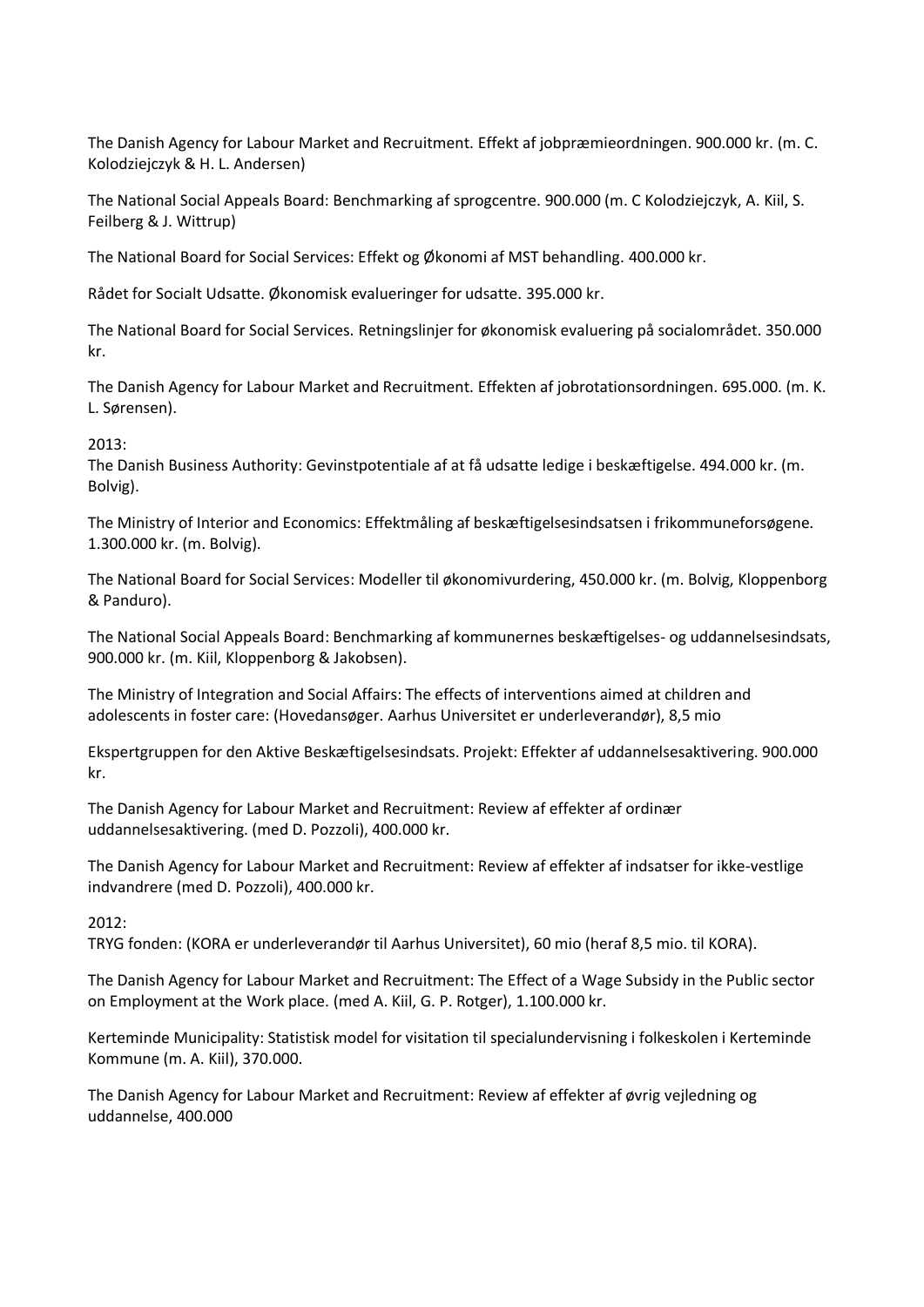2007:

Helsefonden. Project: Statistical analysis of re-admission to Hospital. (with K. M. Petersen), 150.000 kr.

2005:

The Strategic Program for Welfare Research. Project: Effects of job-training on job-creation. (with akf and others), 280.000 kr.

The Danish Social Science Research Council. Project: The effect of public student grants on tertiary education, 700.000 kr.

The Danish Social Science Research Council. Project: Educational differences in Health, 650.000 kr.

## 1999:

The Danish Research Academy. The Fulbright Commission. Sasakawa International Fellowship Foundation. Henry og Mary Skovs Fond. Purpose: Graduate studies at Princeton University. 190.000 kr.

#### **EDITORIAL SERVICES**

## Reviewer for the Flemish Research Council, 2021

| Member of Editorial Board       | the Nordic Journal of Health Economics, 2017-<br>the Danish Journal of Economics, 2011 |
|---------------------------------|----------------------------------------------------------------------------------------|
| Member of the Steering group    | the Danish Network for Health Econometrics, 2007-2012                                  |
| Reviewer for Velux Fonden, 2019 |                                                                                        |
|                                 |                                                                                        |

Reviewer for the Swedish Research Council, 2008

Reviewer for the Dutch Research Council (The Vivi programme), 2008

#### Reviewer:

Applied Economics Letters; SSM – Population Health; Nordic Journal of Working Life Studies; PLoS One; Journal of Population Economics; Oxford Bulletin of Economics and Statistics; Oxford Economic Papers; The Journal of Labor Research; The Nordic Journal of Health Economics; American Journal of Health Economics; Empirical Economics; Scandinavian Journal of Economics; Sociology of Education; Journal of Human Resources; Industrial Relations; Labour Economics; Journal of Human Capital; Journal of Economic Studies; Economics of Education Review ; Health Economics; Journal of Health Economics; Journal of Applied Economics; Danish Journal of Economics; Social Science & Medicine; The Open Pharmacoeconomics & Health Economics Journal

**MISCELLANEOUS**

Research application evaluations, RFF, 2021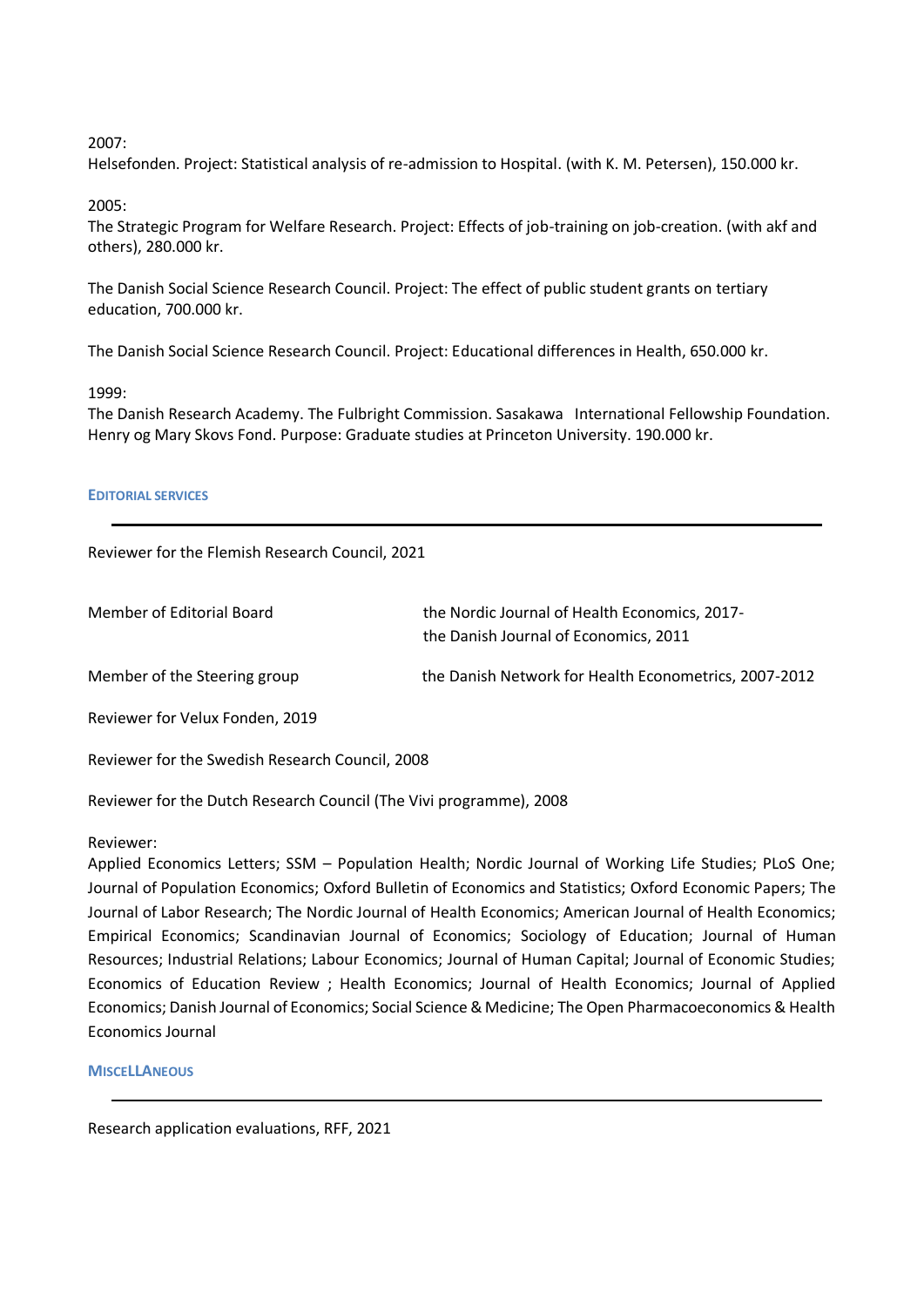Director of Research application evaluations, 3 positions, RFF, 2020

Ph.D. Committee, Carsten Andersen, Institute of Economics, Aarhus University, 2019

Ph.D. Committee, Eskild Fredslund Klausen, Research Unit for Health Economics, University of Southern Denmark, 2018

Member of Expert Committee to guide Copenhagen Municipality's efforts for new interventions for the disadvantaged unemployed, august 2015

Member of Expert Committee on the impact of public study grants, Dansk Magisterforening, 2016

Member of Expert group on Measurement of Life Quality, Statistics Denmark, 2015-2016

Member of Expert group on Register Data, KOR, 2015-2016

Member of Expert group on Project on Socio-economic businesses, Socialstyrelsen, 2015

Ph.D. Committee, Sashka Dimova, Institute of Economics, Aarhus University, 2014

Coordinator of Ph.D.-course, Empirical Strategies, Joshua D. Angrist, MIT, USA, 2011

Ph.D. Committee, Henrik Lindegaard Andersen, Institute of Economics, Aarhus University & AKF, 2010

Ph.D. Committee, Maria Knoth Humlum, Institute of Economics, Aarhus University, 2009

Coordinator for the 14th Meeting in the Danish Forum for Health Economics, Odense, 2008

#### **PRESENTATIONS**

2022:

"Bliver ukrainere nemme at integrere i det dansk arbejdsmarked?", Konference om ukrainere, Beskæftigelsesministeriet, 4.4.2022

"What have we learned from 40 years of Danish integration policy?", The Finnish Ministry of Employment, 30.3.2022

Paneldiskussion om SU-debatten, DEA-workshop, 27.1.2022.

2021:

"Skal uddannelse fylde mere i integrationsindsatsen?", Videnscenter for integration, online, 26.10.2021 "Hvad ved vi om aktivering af indvandrere", Radikales gruppeværelse, Christiansborg, 2.9.2021 "Permanent residency and refugee immigrant's skill investment",

Oslomet (online), 3.9.2021

The Public Policy Group at ETH, Zurich (online), 2.8.2021

"Hvordan er status på integrationen i Danmark?", ROCKWOOL Fondens Baggrundsbriefing, 15.6.2021 Paneldiskussion om evidens i integrationsindsatsen, SIRI's Vidensnetværk med fokus på beskæftigelsesrettet integration, 2.6.2021

"Hvad virker i beskæftigelsesindsatsen"? Oplæg til konference for Ishøj kommunes byråd, 27.5.2021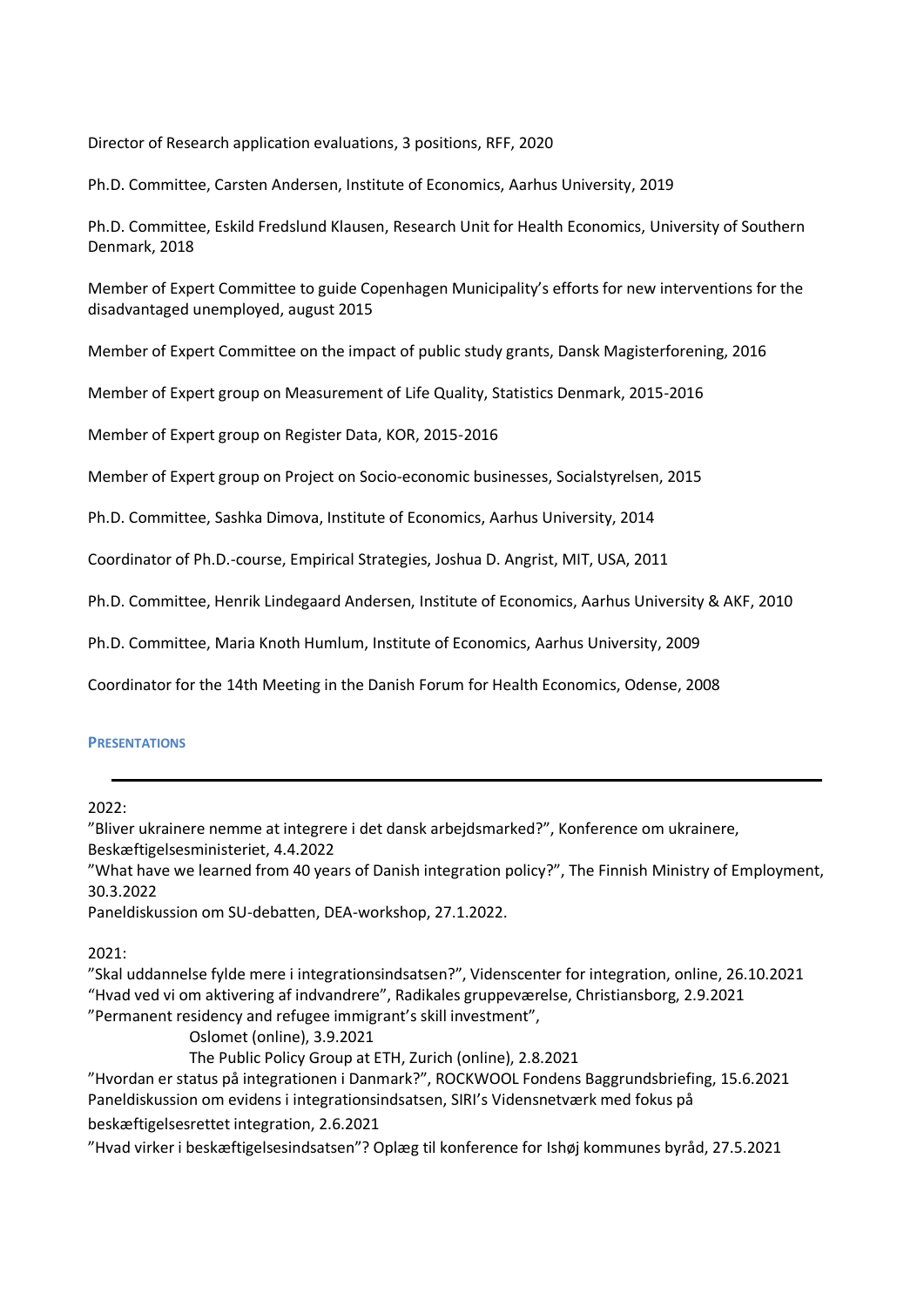Møde med KBH's beskæftigelsesborgmester med paneldiskussion af integrationsindsats, 25.5.2021 "Social ulighed i sundhedssystemet", online oplæg for Nordfyns gymnasium, 7.5.2021 "Indkomstulighed og ulige muligheder", Internt oplæg om FM's ulighedsredegørelse, 19.3.2021

# 2020:

"Maternal education and child health", CEN workshop, CBS, 2.12.2020 Erfaringsudveklsling, Københavns kommunes tværgående analyseenhed, 8.9.2020 "Forskning om flygtninge", UIM 9.8.2020 2019: "Effects of welfare benefit reduction on the integration of refugees" Seminar, VIVE, 20.11.2019 Brown-bag seminar, RFF, 14.11.2019 "Hvordan lykkes man med at med at integrere kvinder med flygtninge- og indvandrere på arbejdsmarkedet? – Viden fra Norden" Gå-hjem-møde, COK, Århus, 6.11.2019. "Likestilling og arbeidsmarked – innvandrerkvinners deltakelse i arbeidsmarkedet" Panel-debat med Kjell Hugvik (arbeids- og tjenestedirektør, NAV), Nina Sandberg (Nordisk Råd), Dana-Æsel Manouchehri, generalsekretær, Likestilling, integrering, mangfold (LIM), Catrine Bangum, seniorrådgiver Nordisk ministerråd Arendalsuka, Arendal, 13.8.2019 "Effekten af job-first policy for flygtninge" RFF konference, 14.5 "Hvem har best resultater for arbeidsmarkedsintegrering av flyktninger?" Workshop afholdt af Nordisk Ministerråd, Oslo, 25.42019 "Kan opkvalificering løfte beskæftigelsen for ikke-vestlige indvandrere?" Oplæg for the Advisory Board om Integration, Odense, IM og SIRI, 2.4.2019. "The effect of job-training on language acquisition for refugees", Copenhagen Education Network workshop, Rockwool, 27.3.2019. "Early Employment Support for Refugees: Quasi-experimental Evidence", *Five academic presentations:*  European Association of Labor Economics, Uppsala, 20.9.2019 CReAM Labor Workshop, Piemonte, 31.8.2019 European Society of Population Economics, Bath, 20.06.19 Integration workshop v. University of Copenhagen, 13.6.19 Forced displacement and integration, Queen Mary University of London, 18.3.2019 "Arbejdsmarkedsintegration for flygtninge på længere sigt", SIRI-konference, 14.3.2019. "Krav til permanent ophold og uddannelse af flygtninge", Oplæg for Fremskrittspartet, Norge, 7.3.2019

# 2018:

"Effektmåling i teori og praksis – med eksempler fra beskæftigelsesområdet", Undervisning på Master-uddannelse, CBS, 11.12 "Opkvalificering af flygtninge: Hjælper ordinær uddannelse og opkvalificeringskurser ledige flygtninge i beskæftigelse",

Konference "Fra flygtning til faglært", arrangeret af Foreningen Nydansker, 10.12 "Employment effects of welfare policies for non-Western immigrant women",

Nordregio workshop for preparing Nordic Economic Policy Review, Stockholm, 6.11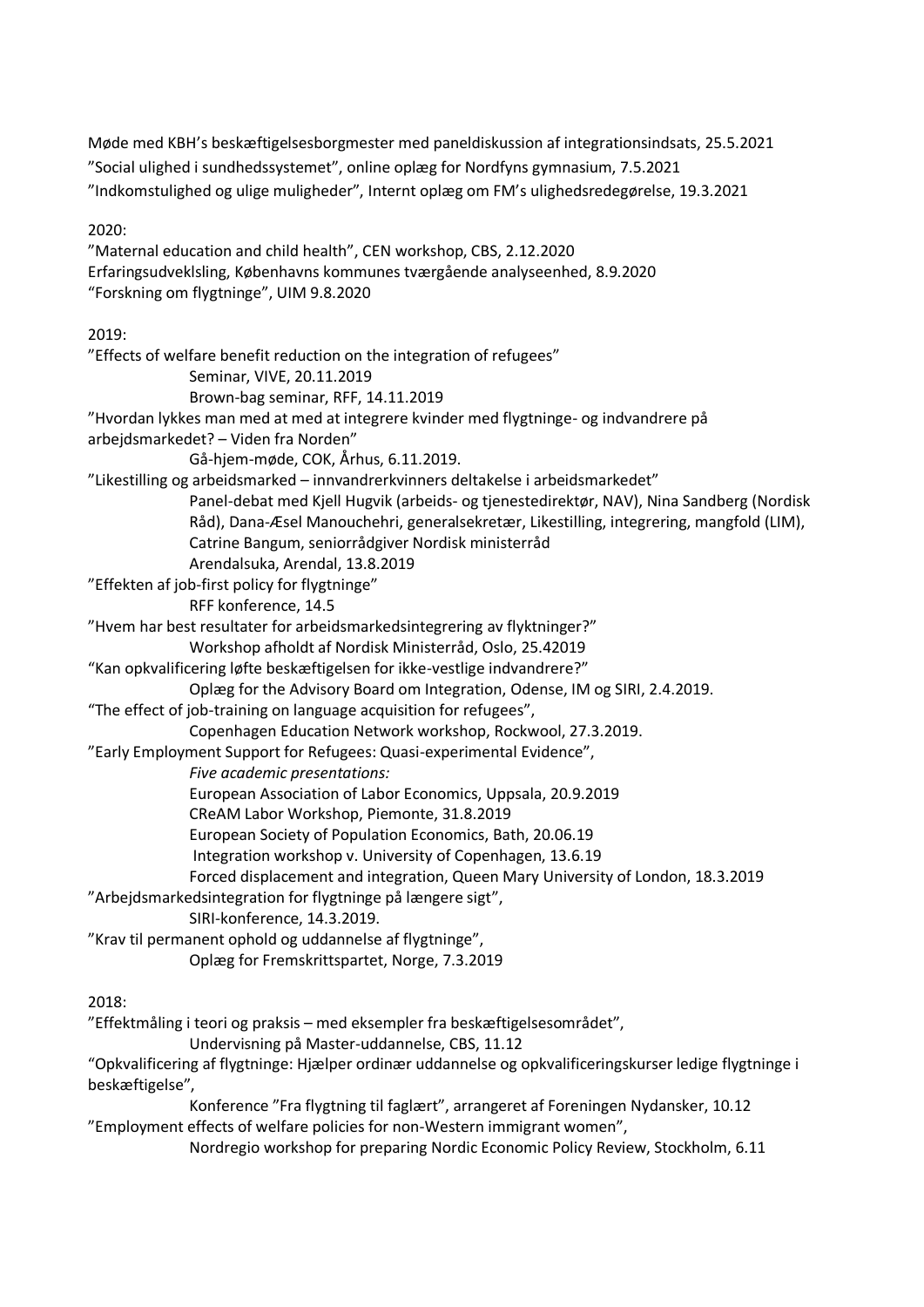"Sammenhængen mellem beskæftigelse og opkvalificeringsindsatser for ikke-vestlige indvandrere", Stevns Kommune, Ledernetværk for Integration, SIRI, 26.10

"Sammenhængen mellem beskæftigelse og opkvalificeringsindsatser for ikke-vestlige indvandrere", Middelfart Kommune, Ledernetværk for Integration, SIRI, 23.10

"Effekter af indsatser til ikke-vestlige indvandrere. Beskæftigelse, kombinationsindsatser og uddannelse", Nordisk møde, Nordisk Ministerråd, Rambøll, København, 22.2

"Beskæftigelsespotentialet blandt offentligt forsørgede danskere over 30", RFF konference, 9.2

# 2017:

"Afkast af medbragt og dansk uddannelse for flygtninge og familiesammenførte", faglig dag RFF. "When to be LATE? The impact of a targeted extra year of schooling on upper secondary schooling", RFF seminarrække, 7.9.2017 "The Danish Integration Program. Impact and regional differences", International Metropolis Conference, Haag, 19.9.

"Effekter af integrationsindsatsen for flygtninge",

Nordisk Ministerråd, Oslo, 13.6

"Evaluering af Frikommuneforsøg",

oplæg for Beskæftigelsesrådet, LO, 23.3

"Cost-effectiveness analyser i praksis",

oplæg v. kursusdag for Rigsrevisionen, 23.3

"Cost-benefit analyser i praksis",

```
oplæg v. kursusdag for Rigsrevisionen, 13.3
```
# 2016:

"Hvad virker i beskæftigelsesindsatsen for kontanthjælpsmodtagere",

oplæg på samarbejdskonference mellem LO og KBH Kommune, november 24

"Investeringsmodel på socialområdet",

oplæg på KORA Konference, november 22.

" Erfaringer fra den danske integrationsindsats af indvandrere",

oplæg for den norske integrationskommission, RFF, september 16

"Arbejdsmarkedsrettet integration af flygtninge – kan kommunerne lære af hinanden?"

- Godt for Danmark, konference arrangeret af Mandag Morgen, København, september 8.
- "Hvordan bør SIRI gøre benchmarkinganalyser mere praksisnære?",

oplæg til seminar i SIRI om udvikling af Styrelsens vidensstrategi, juni 16.

"When to be LATE? The impact of a targeted extra year of schooling on upper secondary schooling", oplæg ved ESPE, Berlin

Education workshop, CBS, juni 16

"Effekten af jobpræmie til langvarige kontanthjælpsmodtagere",

Beskæftigelsesministeriets workshop, maj 2016.

"Samfundsøkonomiske konsekvenser af forebyggelse af børns mistrivsel",

Oplæg ved Psykiatrifondens årskonference, Christiansborgs Fællessal.

"Deltager i Panel-debat ved DEA's årskonference om udsatte unge på kanten", Panelet bestod af:

- Jacob Nielsen Arendt, KORA
- Stefan Herman, Metropolskolen
- Jan Rose Skaksen, RockwoolFondens Forskningsenhed

"Indvandreres beskæftigelse og uddannelse".

Oplæg i seminarrække, Det Radikale Venstre, København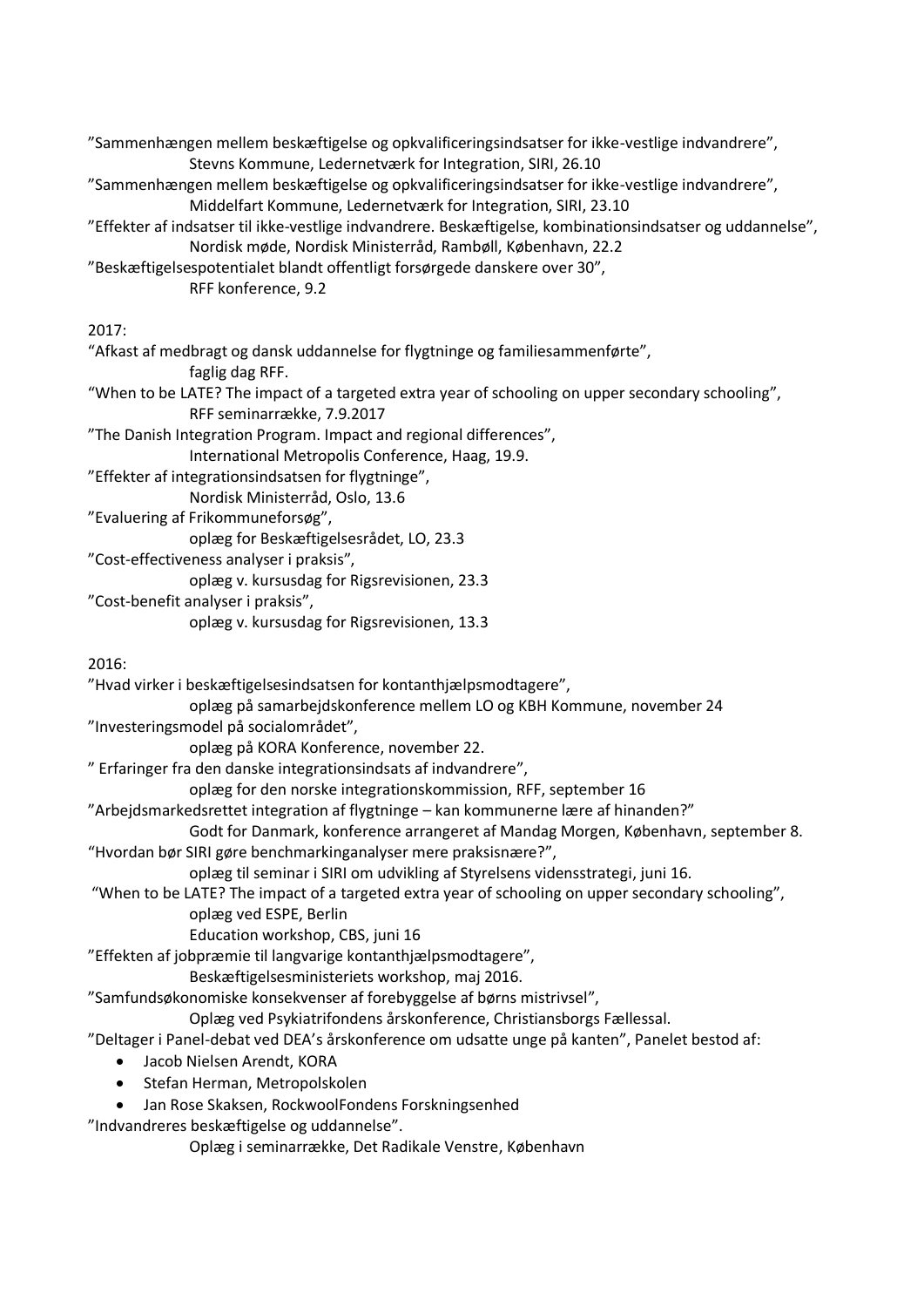"Er sociale indsatser en god investering?"

Oplæg ved Socialdemokratiets Socialpolitiske Årskonference, Christiansborgs Fællessal. "Anbefalinger til økonomiske evalueringer på det sociale område – relevans for beskæftigelsesområdet?

Oplæg til embedsmænd i Finansministeriet.

2015:

Deltager i paneldebat v. udgivelse af Indvandrere I Danmark, Danmarks Statistik, med:

- Lars Andersen, Direktør Arbejderbevægelsens Erhvervsråd
- Andreas Kamm, Generalsekretær Dansk Flygtningehjælp
- Jacob Nielsen Arendt, Professor KORA
- Jan Rose Skaksen, Forskningschef Rockwool Fonden
- Ejner K. Holst, Næstformand LO
- Berit Toft Fihl, Chefkonsulent Dansk Arbejdsgiverforening
- " The Economic Consequences of Social Interventions Are Social Interventions Good Investments? Annual meeting of Finnish social workers, Vasaa, Finland.
- "Kan man beregne gevinsten af en social indsats?",

Socialrådgiverdage 2015, Hotel Comwell, Kolding.

"Ledighed og psykisk sygdom – årsag og virkninger",

Konference, Sundhedsstyrelsen og STAR, Crown Plaza, København.

"Hvordan hjælpes indvandrere i beskæftigelse – hurtige er ikke altid bedre",

Uddannelsesforbundets tillidsrepræsentantskabsmøde, Odense.

"Ny anbefalinger til Samfundsøkonomiske Evalueringer på Socialområdet",

Læringsseminar, Dansk Evalueringsselskabs Årsmøde.

"Samfundsøkonomiske analyser for de mest udsatte",

Københavns Kommunes Socialforvaltning, Jørlunde.

"Effekter af indsatser for aktivitetsparate",

oplæg for Københavns Kommunes Beskæftigelses- og Integrationsforvaltning, samt strategimøde med Beskæftigelsesborgmesteren, København.

"Hvad virker på beskæftigelses- og uddannelsesområdet for flygtninge",

Holbæk Kommune ifbm. deres strategiseminar.

2014:

Master uddannelse i "Fremtidens Økonomistyring", "Statistisk modellering af udgiftsbehov" og "Erfaringer med budgettildelingsmodeller for specialundervisning", Kolding

Ekspertgruppen for den aktive beskæftigelsesindsats, workshop for påbegyndelse af fase 2, "Mere fokus på resultatmåling – læring fra samfundsøkonomiske evalueringer for udsatte grupper", Eigtved Pakhus, København

KL's beskæftigelsestræf, De nye rammevilkår for beskæftigelsesindsatsen, Kolding Frikommunernens beskæftigelsesnetværk, "Effektmåling af frikommunernes beskæftigelsesindsats", KL Processtøtte-workshop, Evaluering af frikommunernes beskæftigelsesindsats, KORA

2013:

Beskæftigelsesnetværket, "Udsatte ledige" , Vejle Beskæftigelsesrådet,"Fortrænger kommunale løntilskud ordinære job", København. Gå-hjem-møde, KORA, "Udsatte ledige", København TRYGfondens børneforskningscenter, åbningskonference. "Cost-benefit analysis in the centre", Århus.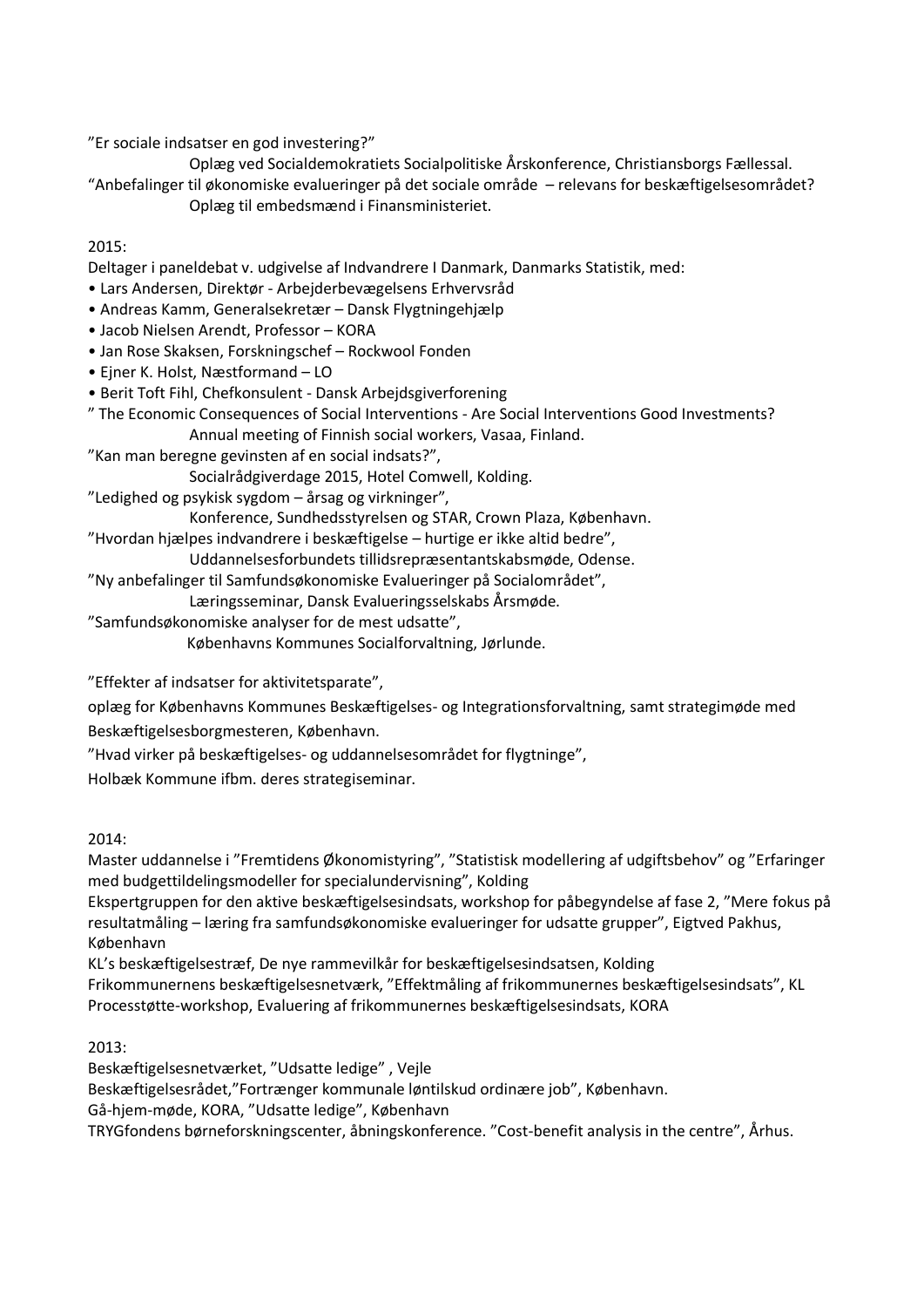Dansk Evalueringsselskabs Årskonference. "Det nye TRYGfondens Børneforskningscenter – giver lodtrædkning mening?", Horsens

KORA inspirationsworkshop for eksterne, "Præsentation af KORA – Arbejdsmarked og Uddannelse", København

Carsten-Koch udvalget. "Effekter af uddannelsesaktivering", Århus.

Direktionen, Arbejdsmarkedsstyrelsen. "Effekter af særligt tilrettelagt vejledning og opkvalificering, København.

Arbejdsmarkedsstyrelsen, besøg fra Norge (The Norwegian Labour and Welfare Administration), "Samarbejde mellem styrelsen og forskere", København

KTO, "Fortrænger kommunale løntilskud ordinære job", København.

Netværket for effektmåling og effektstyring på integrationsområdet, Køge. "Benchmarking af integrationsindsatsen på beskæftigelsesområdet.

Direktionen, Arbejdsmarkedsstyrelsen. "Effekter af beskæftigelses- og uddannelsesrettede indsatser overfor ikke-vestlige indvandrere", København.

Master uddannelse i "Fremtidens Økonomistyring", "Statistisk modellering af udgiftsbehov" og "Erfaringer med budgettildelingsmodeller for specialundervisning", Kolding

2012:

I-dage. Konference om integration, Københavns Universitet, København.

CAFÉ arbejdsmarkeds-workshop, Aarhus Universitet, Vejle.

Oplæg om effekter af SU, Københavns Universitet

AC-konference om SU og uddannelse, København

Oplæg for BUPL om effektmåling, København

 $2011$ 

The 8<sup>th</sup> World Congress on Health Economics (IHEA), Toronto, Canada.

The 16<sup>th</sup> Meeting at the Society of Labor Economics, Vancouver, Canada;

The 15th Forum for Danish Health Economics, Aarhus.

2010:

The 25th NHESG Meeting, Umeå, Sweden

2009:

The 31<sup>st</sup> Symposium in Applied Statistics, Kolding; 7th World Congress on Health Economics (IHEA), Beijing, Kina

2008:

The 30<sup>th</sup> Symposium in Applied Statistics, Copenhagen

The 2<sup>nd</sup> Meeting at the American Society of Health Economics, Durham, NC, USA

2007:

Seminar at CAM, University of Copenhagen The 6th World Congress on Health Economics (IHEA), Copenhagen. Health Economics Seminar, SDU

2006: Seminar at CAM, University of Copenhagen Health Economics Seminar, SDU Danish Econometric Society